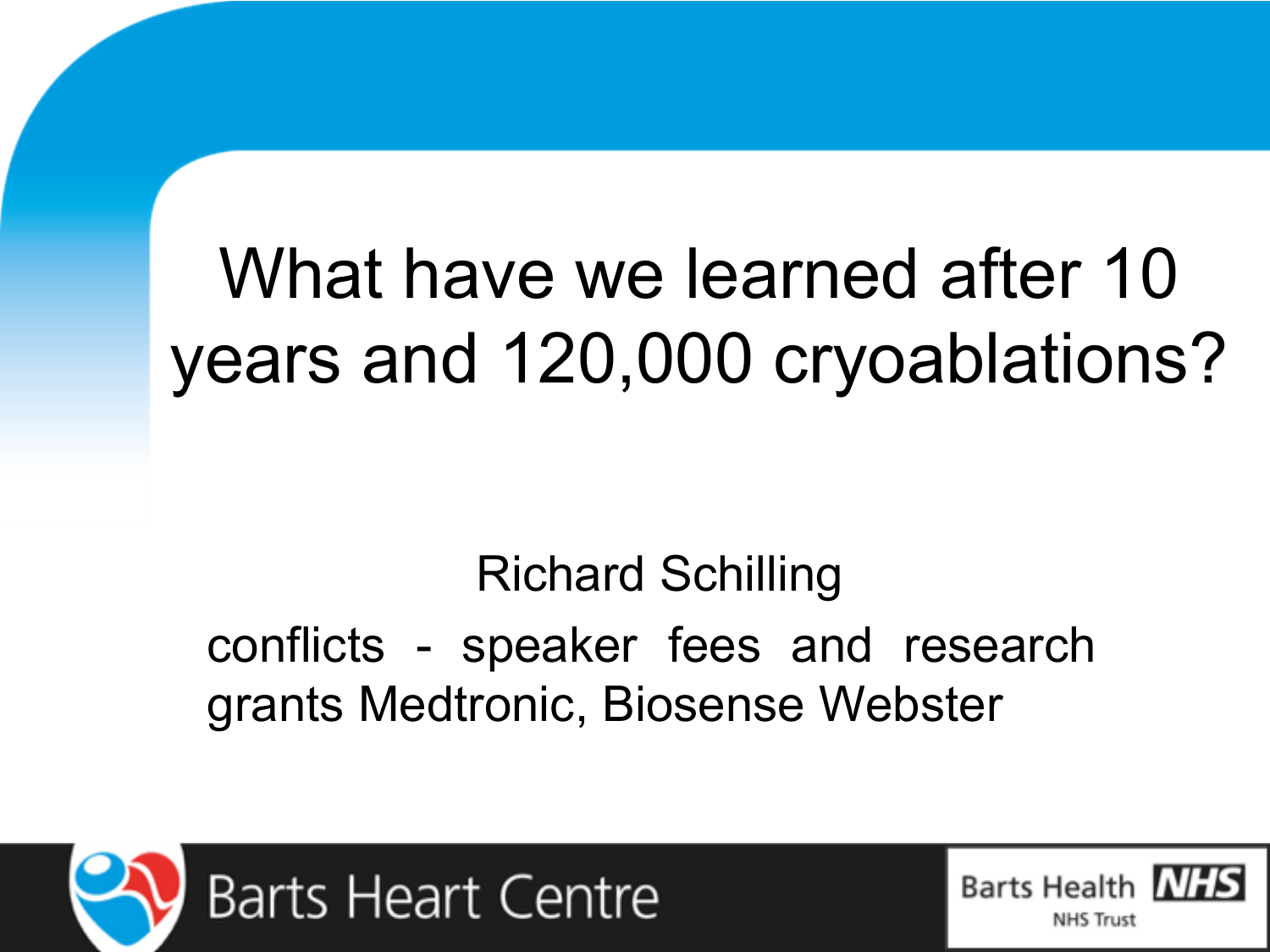

Brief procedure description What have I learned anecdote, personal experience What have we learned data and studies What have we yet to learn

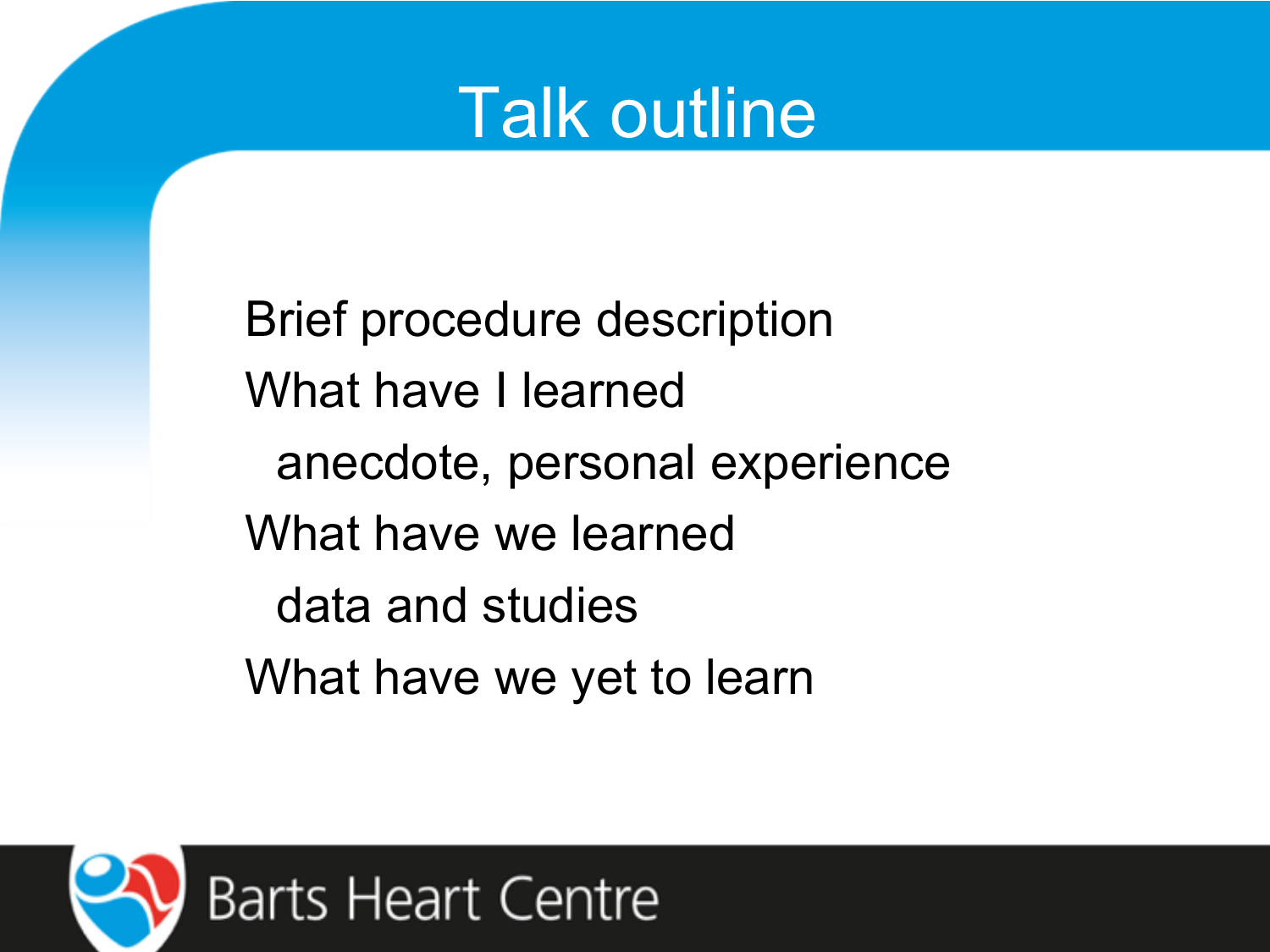## Cryoablation-the procedure

- Pt on anticoagulation
- No TEE/TOE (unless CHADSVasc >2 or no pre-op OAC)
- Heparin IV
- +/- ACT
- Pacing wire in SVC

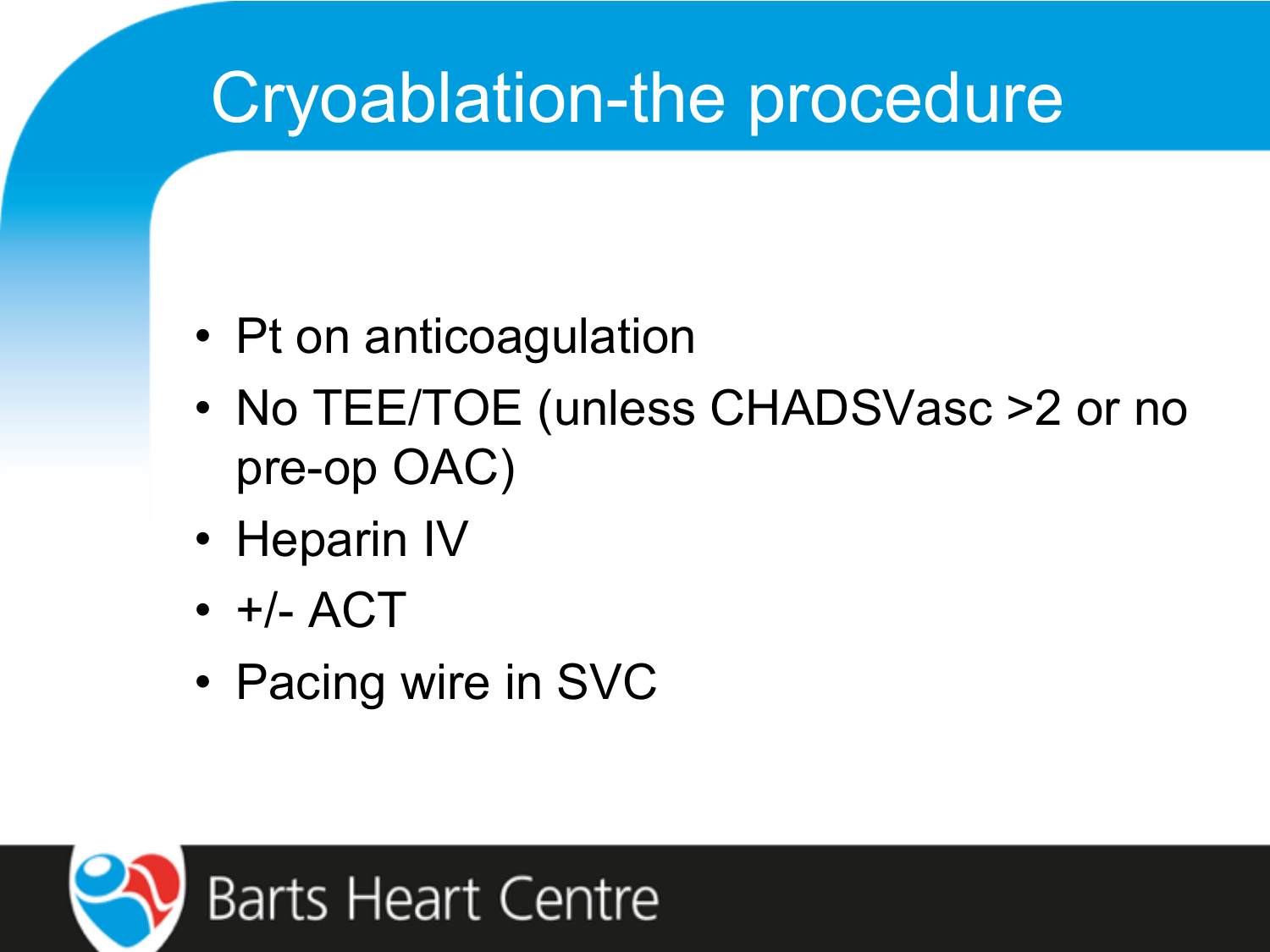## Cryoablation-the procedure



- Transeptal puncture
	- Either conventional needle and exchange for cryo-sheath
	- Safesept needle free TS wire PV mapping/guidewire
- Monitoring of PV signal during freeze

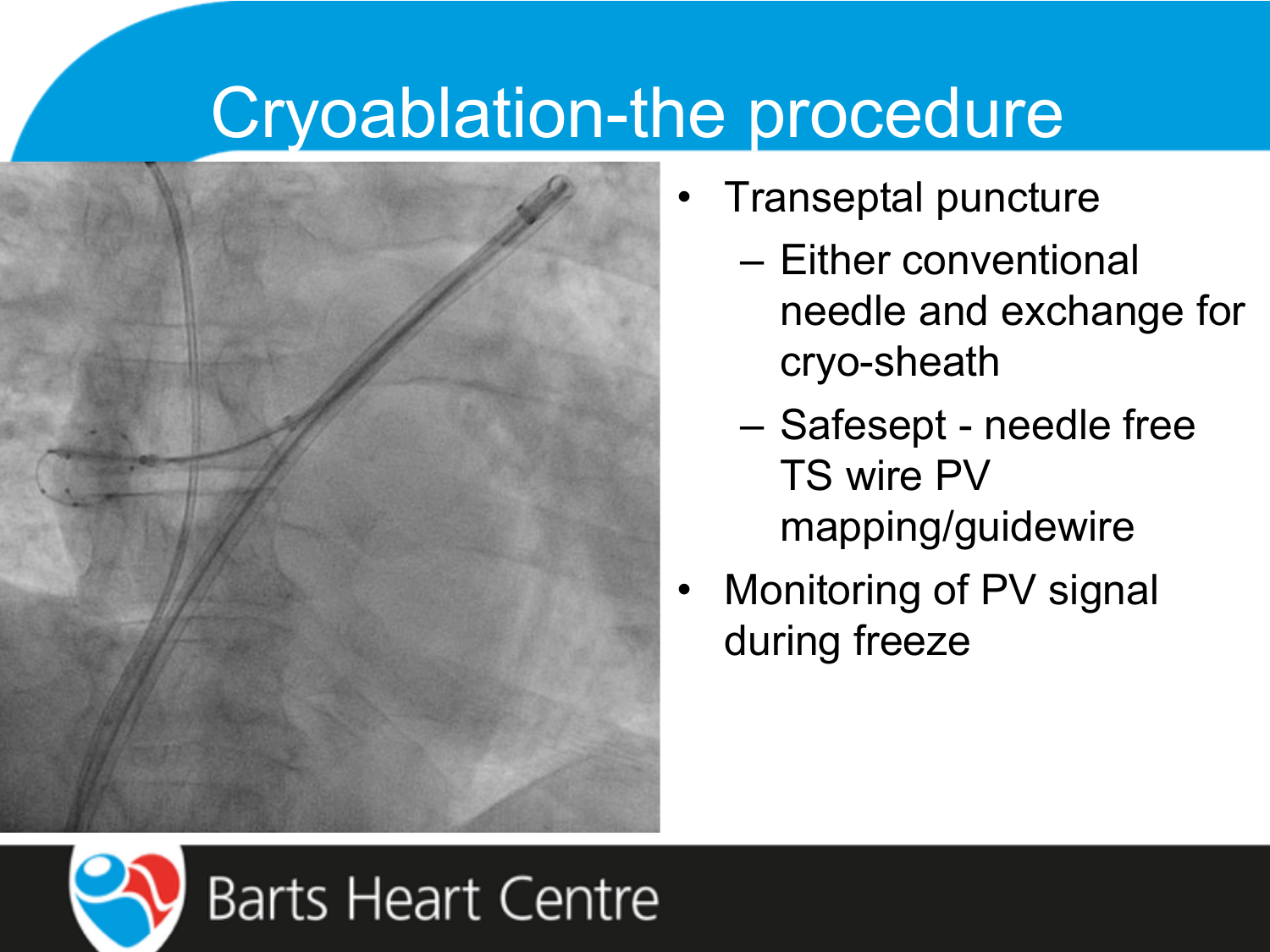## Technology - energy delivery

#### RIPV pre-cryoablation using PV mapping guidewire



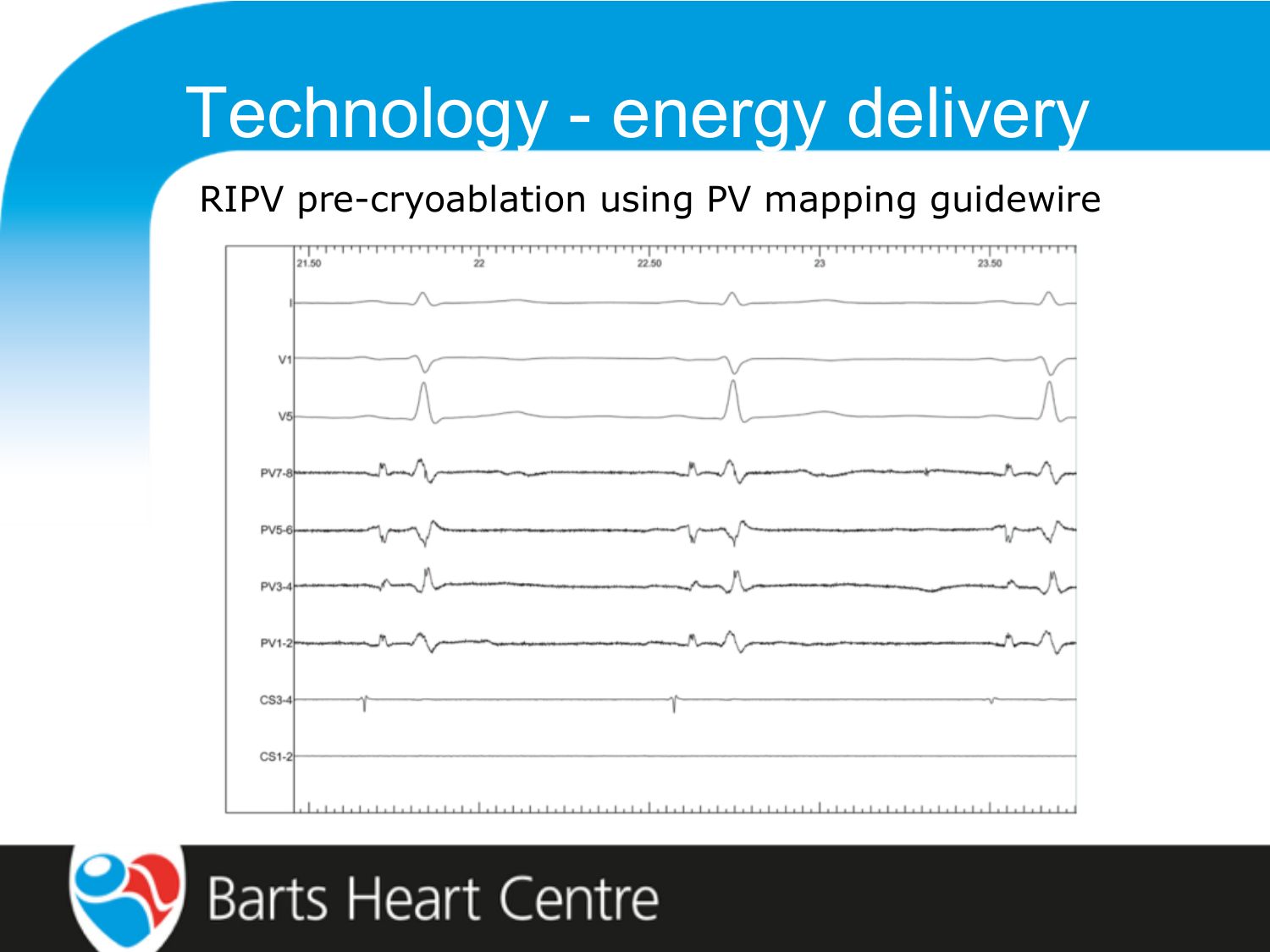## Technology - energy delivery

#### RIPV mid ablation



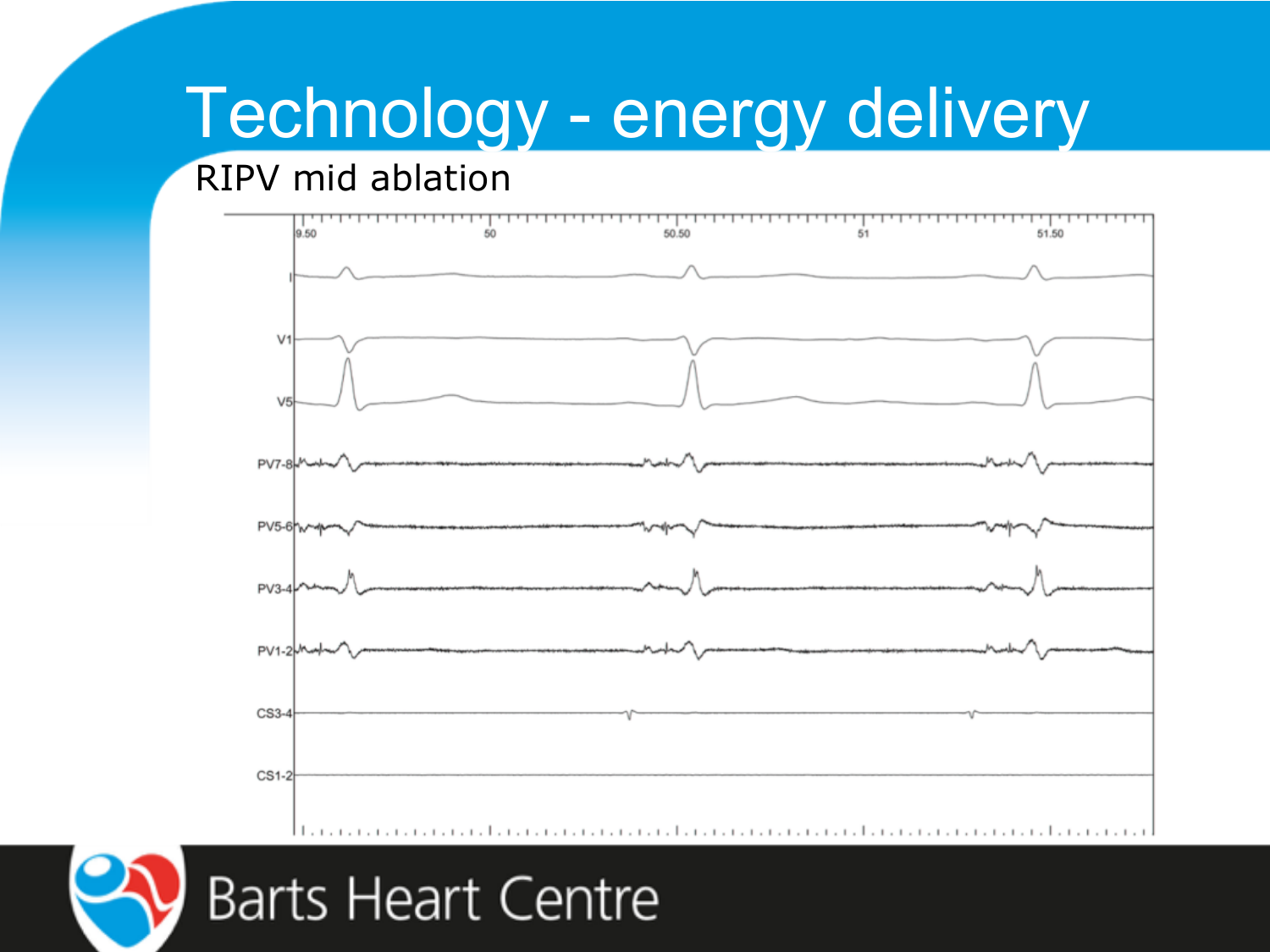## **Cryoablation**

- Sheath removed and femstop applied
- +/- protamine
- Post op echo
- Day case discharge

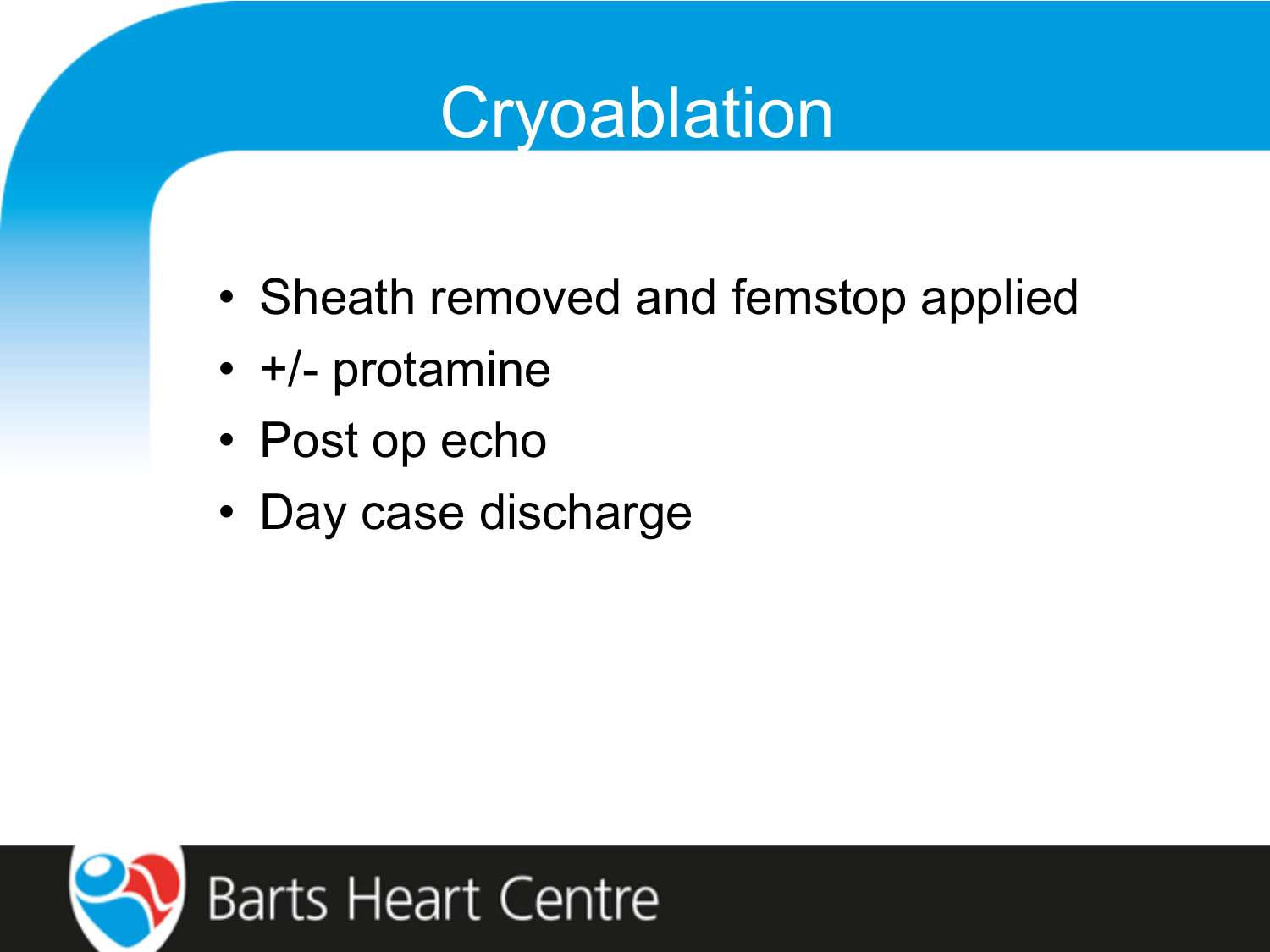## There is always a learning curve

- Achieving isolation
- Avoiding phrenic nerve damage
- Reducing fluoroscopy time

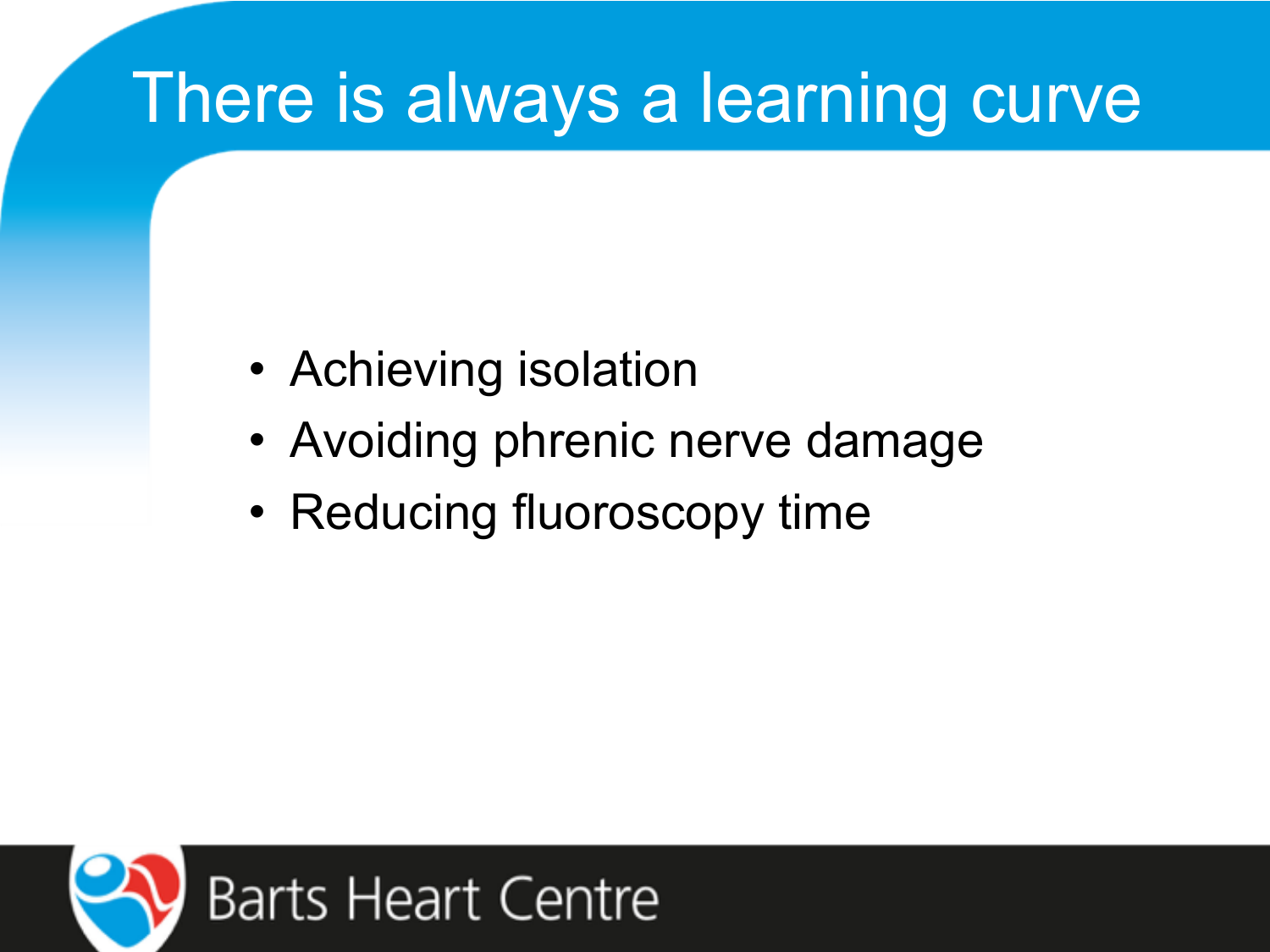#### Fluoroscopy times unaffected by absence of EA mapping



**Barts Heart Centre** 

Barts Heart centre audit 2014/15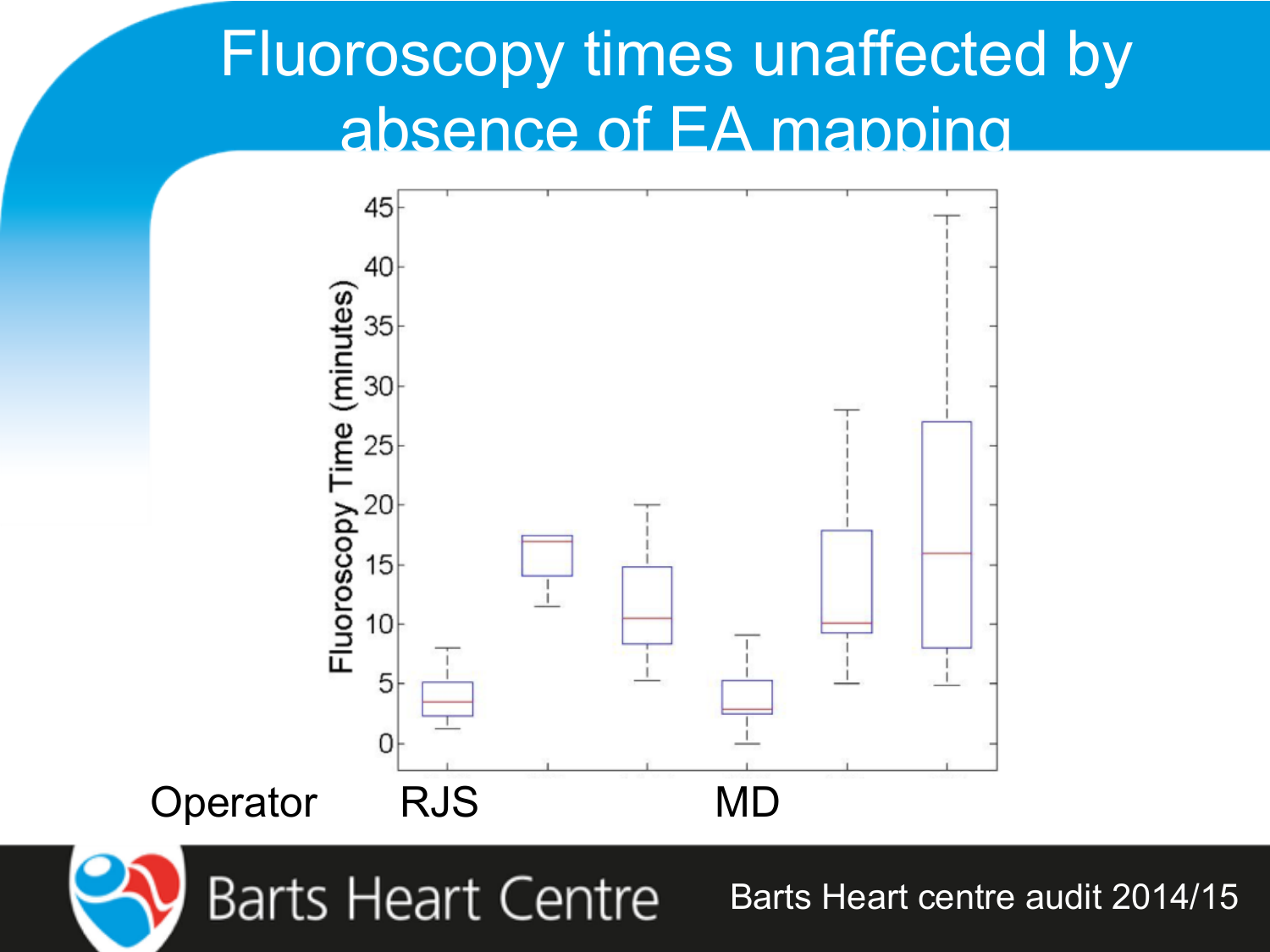## The greater the success… the greater the risk

- Gastroparesis in 104 pts Cryo vs RF
- $\cdot$  10% vs 2%





Aksu et al Am J Cardiol 2015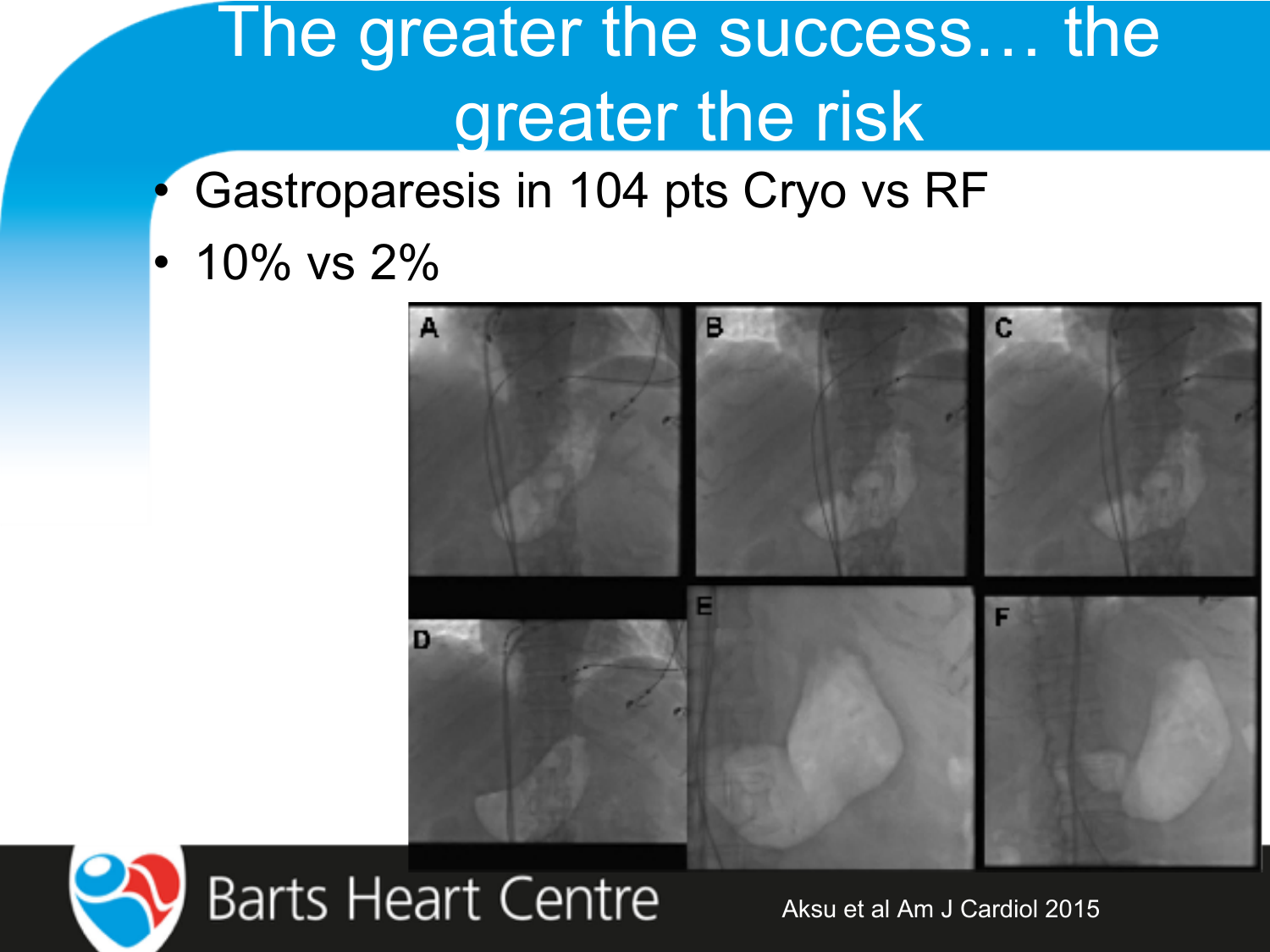• A-Oesophageal fistula reported for both generations of **Cryoballoon** 





Kawasaki et al JCE 2014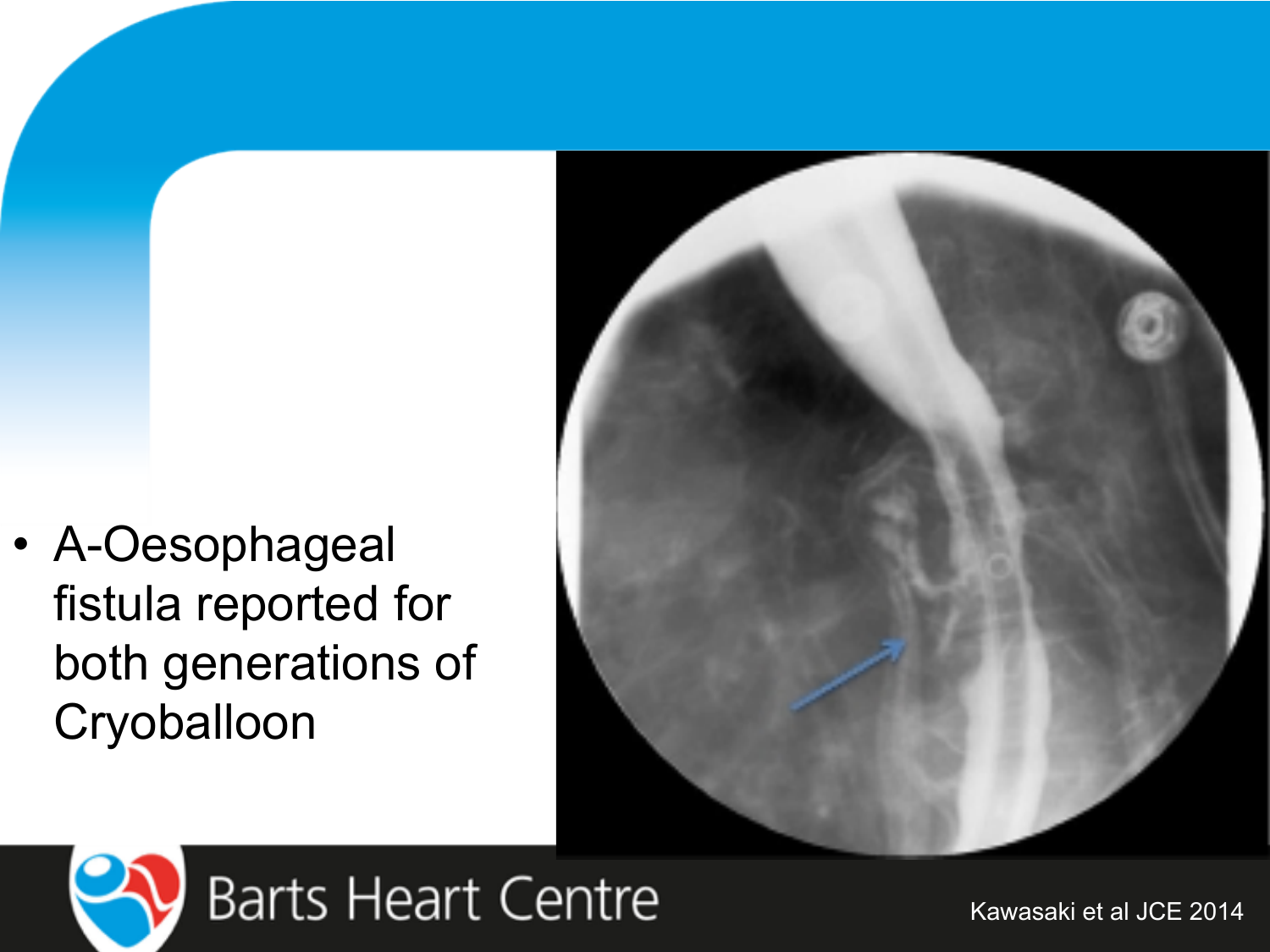## What have we learned?

- Cryoablation of PVs is superior to RF ablation using old technology
- The pulmonary veins may not be the source as often as we thought

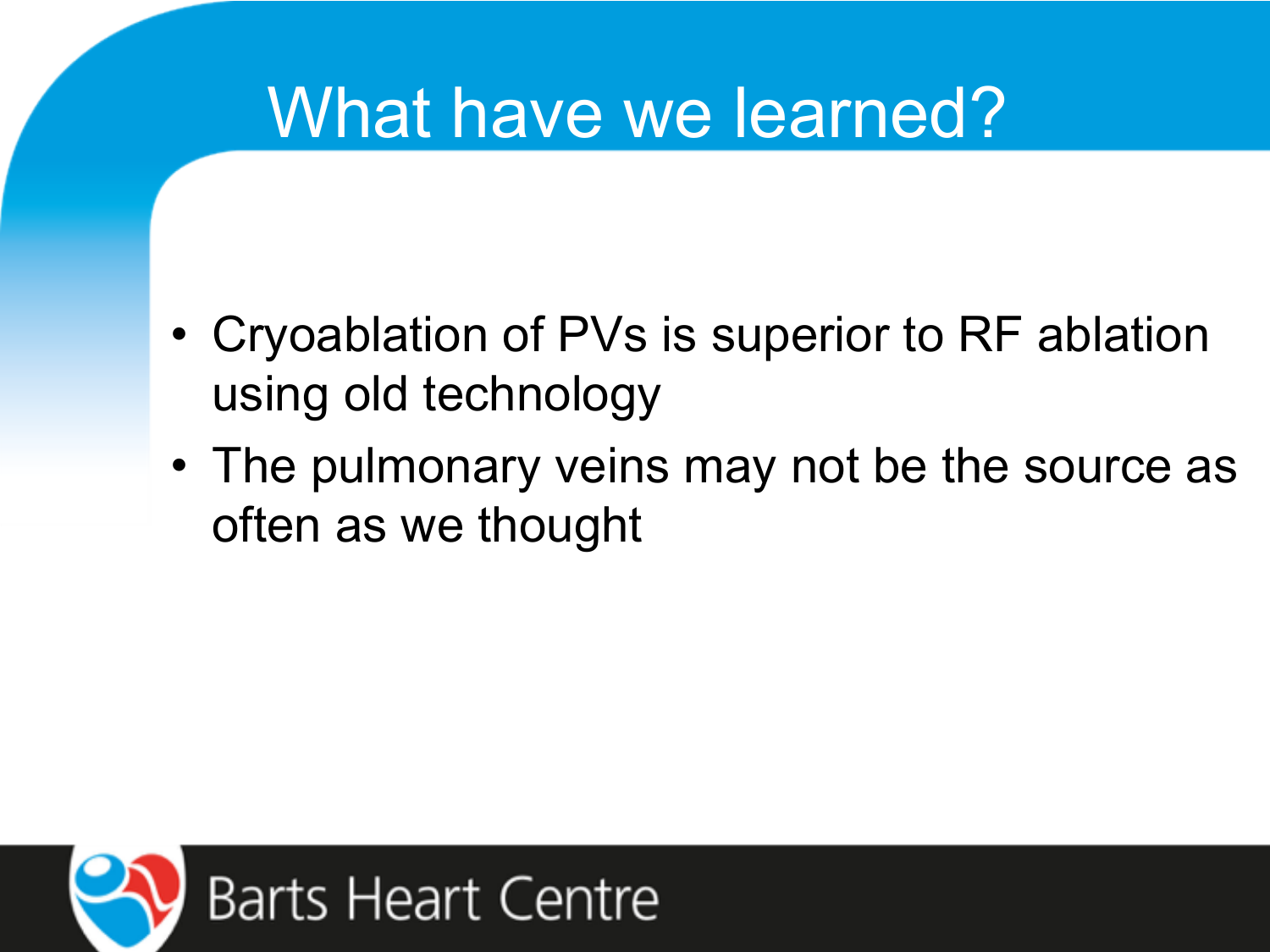## Cryoballoon trial

- Single centre prospective RCT
- Symptomatic drug resistant PAF
- 79 pt/group to detect 20% difference
- Randomised 1:1:1
- - WACA
- Cryoballoon
- WACA then Cryoballoon
- No routine imaging

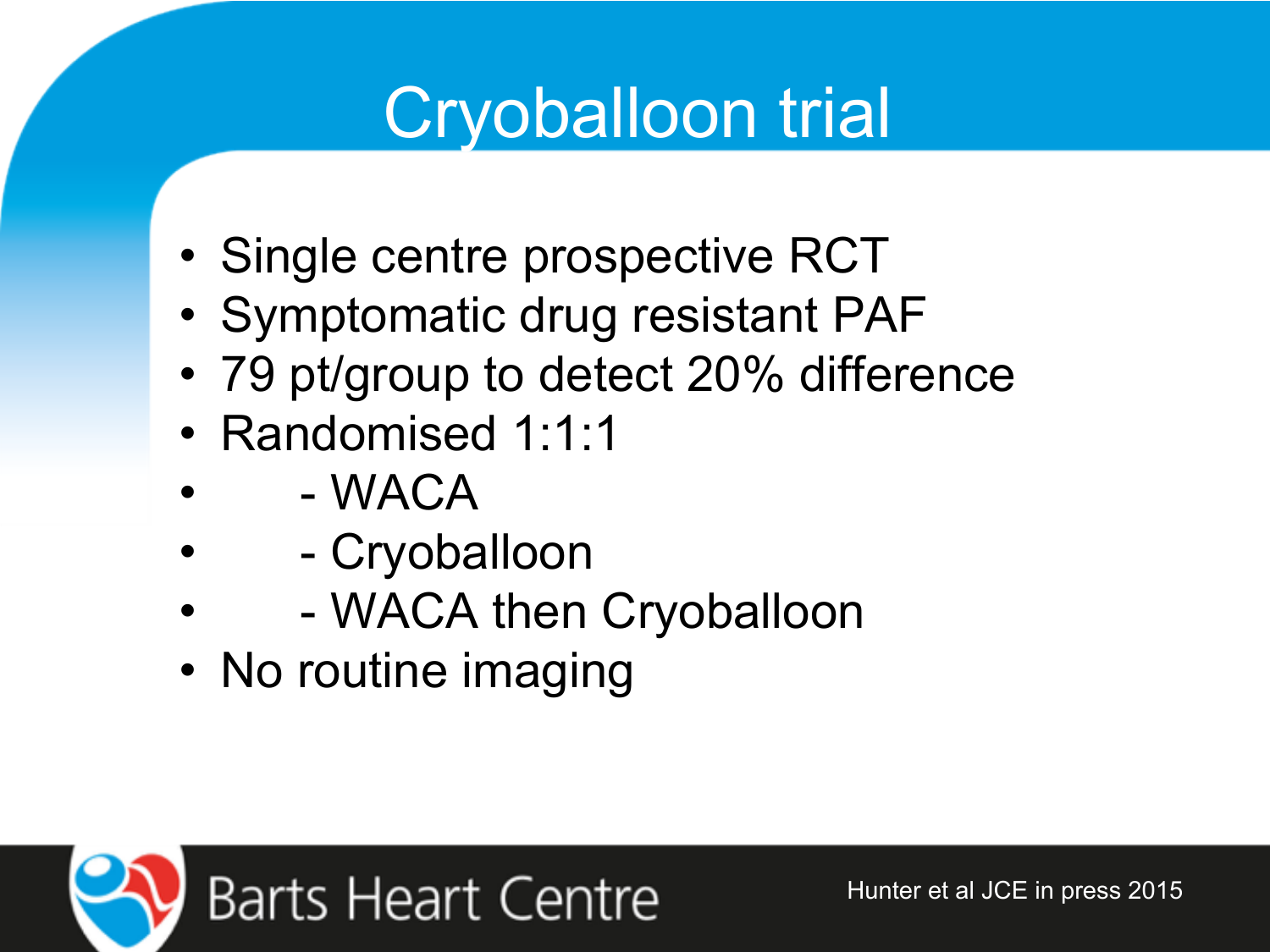## 1 year outcome off drugs any AF



**Barts Heart Centre** 

Hunter et al JCE in press 2015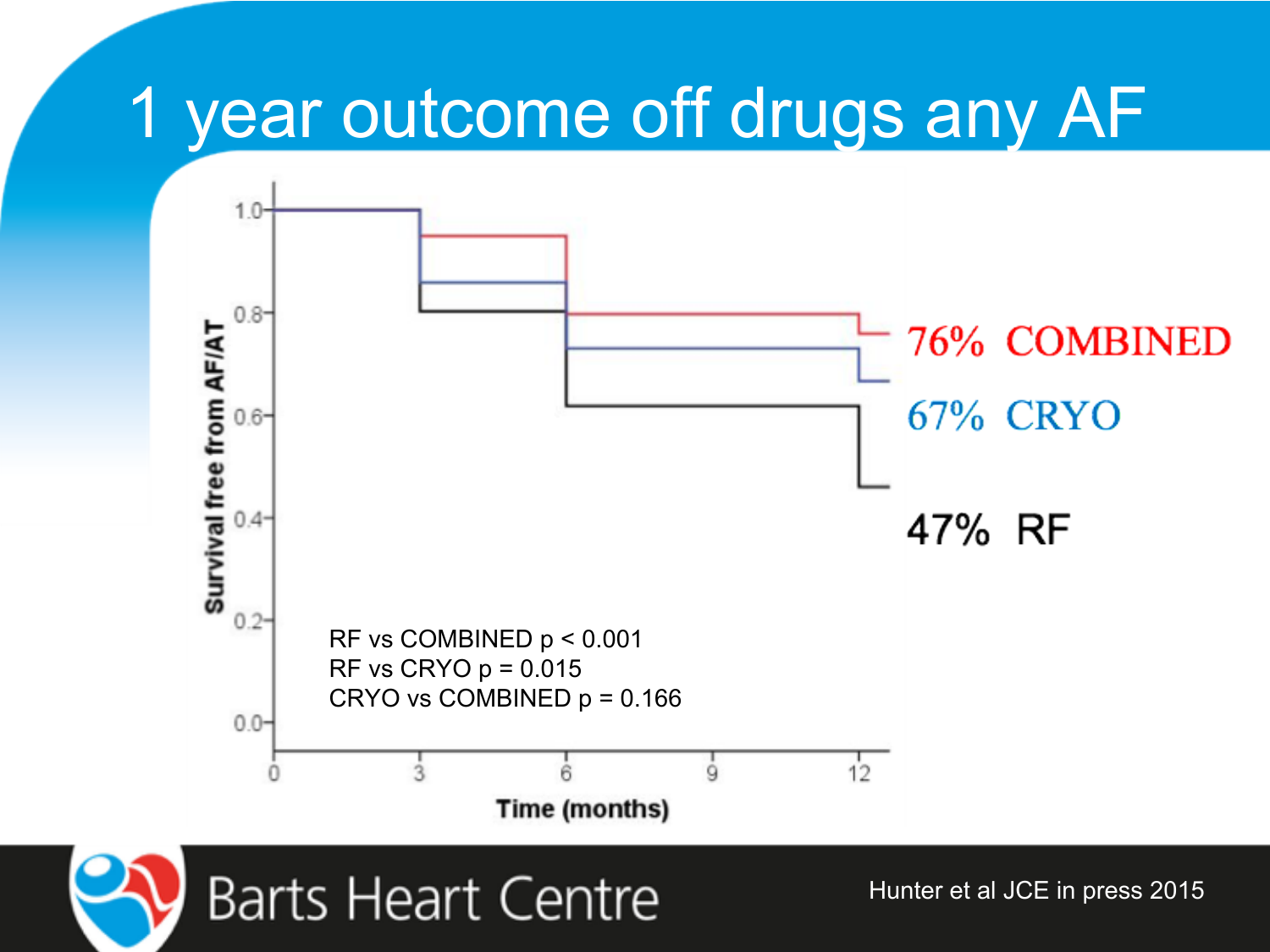## The PVs are not as often the culprit as we thought

• PVs reconnected in pts with recurrent AF/T 1st vs 2nd gen balloons

|                                 | CB <sub>1</sub><br>$(n = 22)$ | CB <sub>2</sub><br>$(n = 18)$ | <b>P-value</b> |
|---------------------------------|-------------------------------|-------------------------------|----------------|
| PVs reconnected per patient     |                               |                               |                |
| 0                               | 0/22                          | 6/18                          | 0.048          |
| 1                               | 4/22                          | 9/18                          | 0.046          |
| $\overline{2}$                  | 6/22                          | 2/18                          | 0.257          |
| 3                               | 6/22                          | 1/18                          | 0.104          |
| 4                               | 6/22                          | 0/18                          | 0.02           |
| At least one PV<br>reconduction | 22/22                         | 12/18                         | 0.048          |



Bordignon et al Europace 2015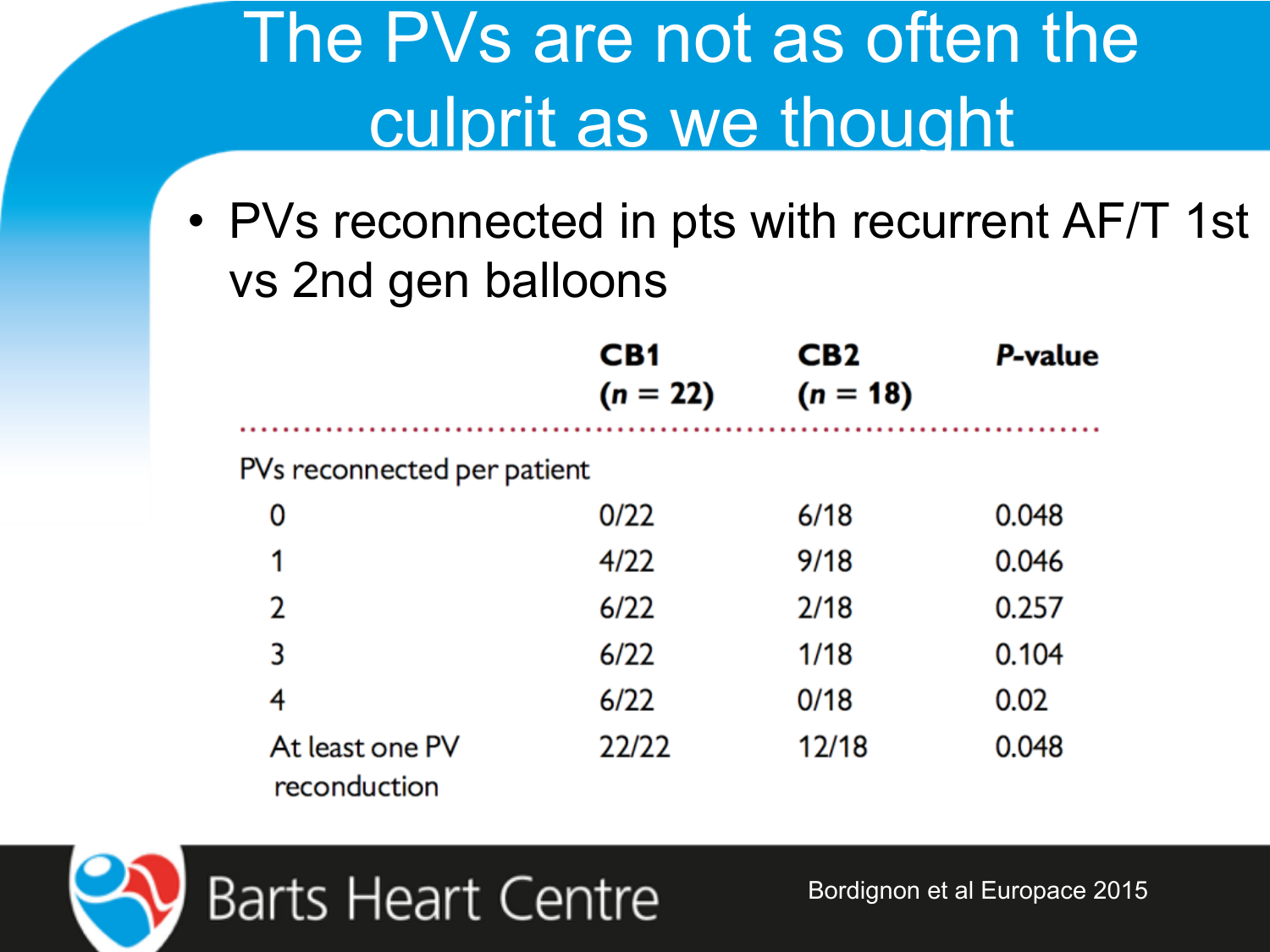## How has my practice changed?

- De novo Paroxysmal AF all done with cryoablation
- Persistent AF and redo PAF RF with force sensing

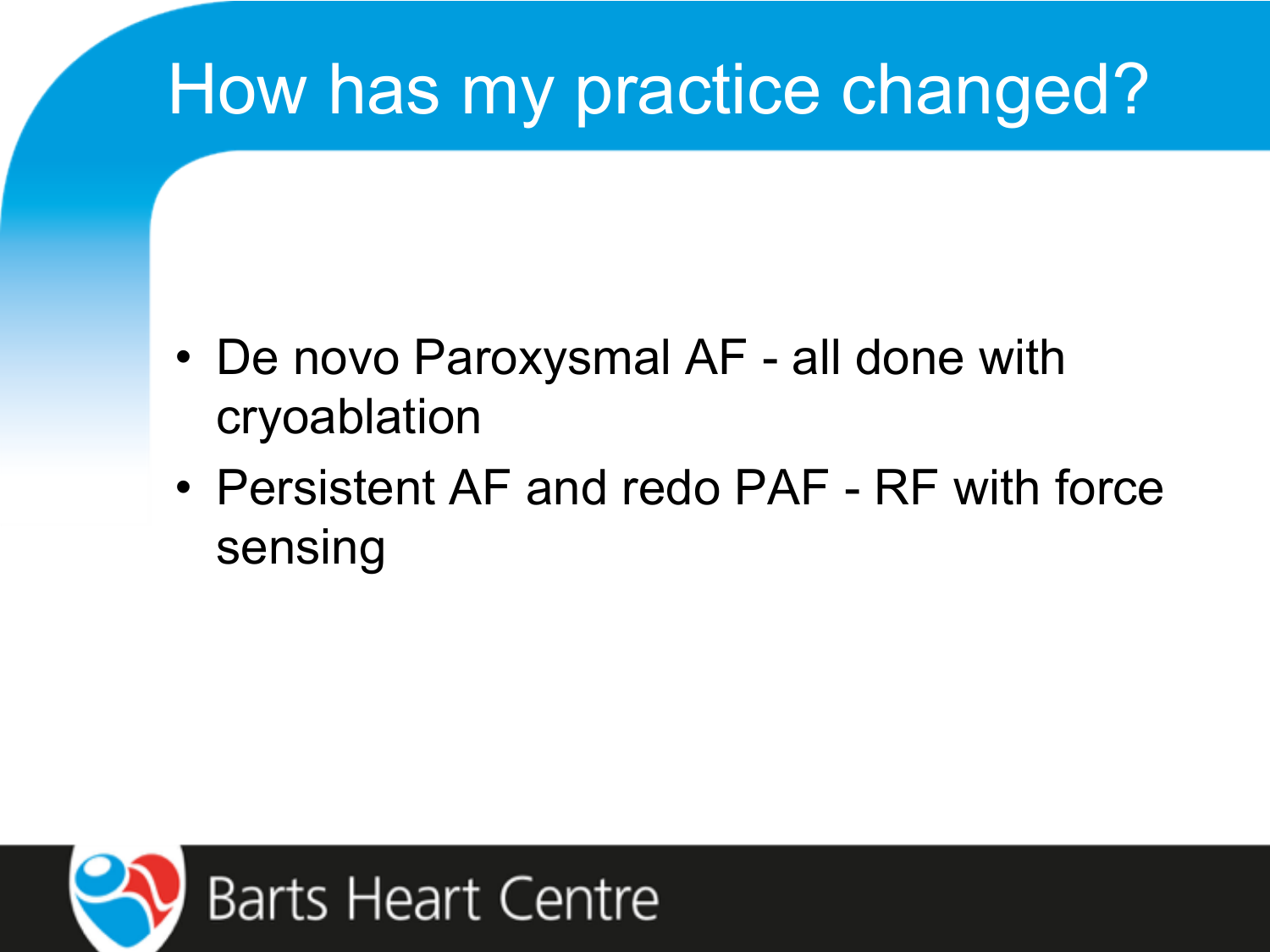## Dedicated PAF service

- Streamline care
- Separate team with no experience
- Repetition of procedure to help process
- Pre-admission by the booking clerk completing a questionnaire
- Cryoablation with 28mm balloon and 20 mm achieve wire

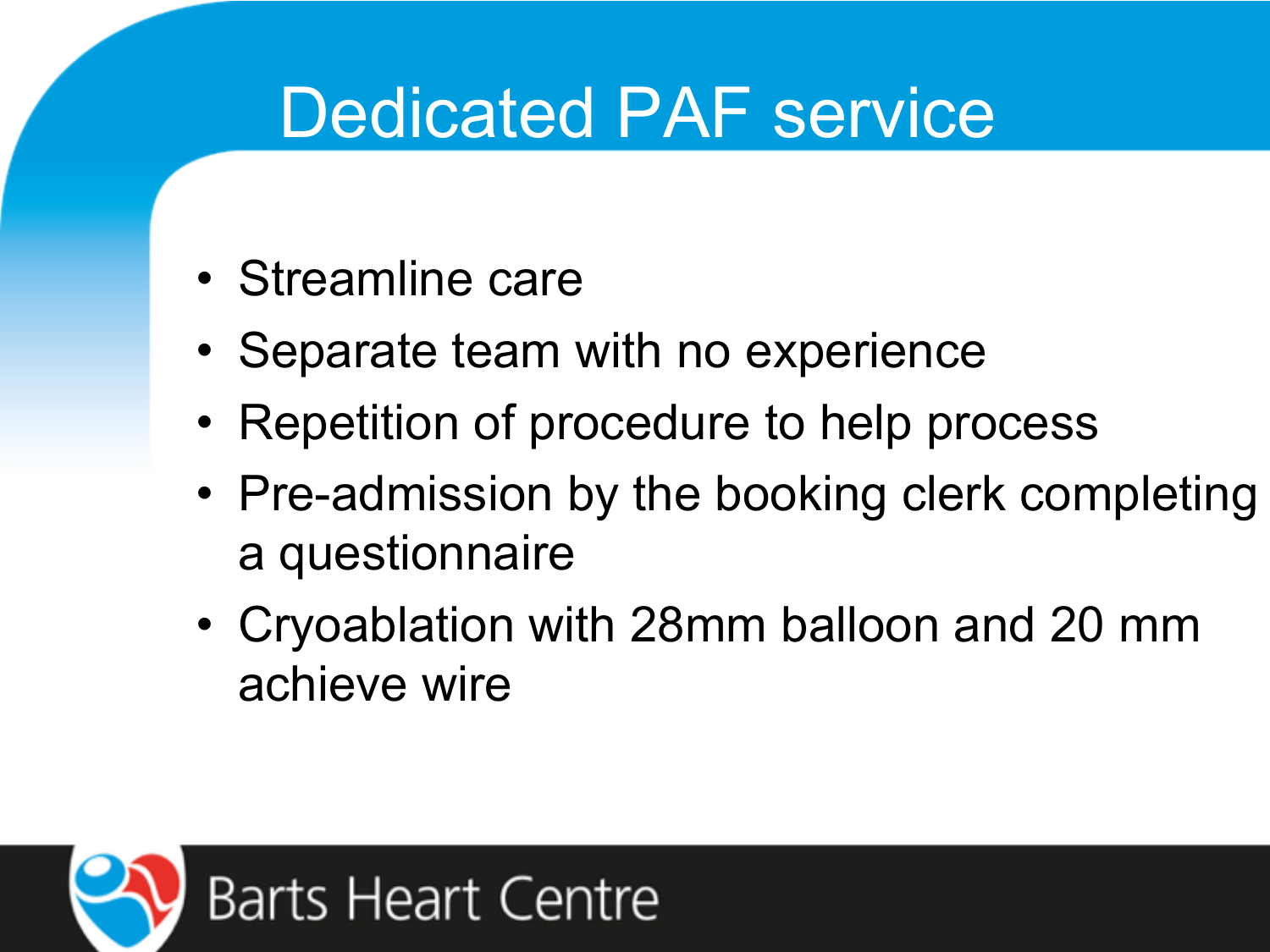#### **Outcomes**

- 90 procedures (6 persistent)
- Success 70% complete, 15% improved
- Complications 2 phrenic nerve (resolved), 1 haematemesis (normal OGD)

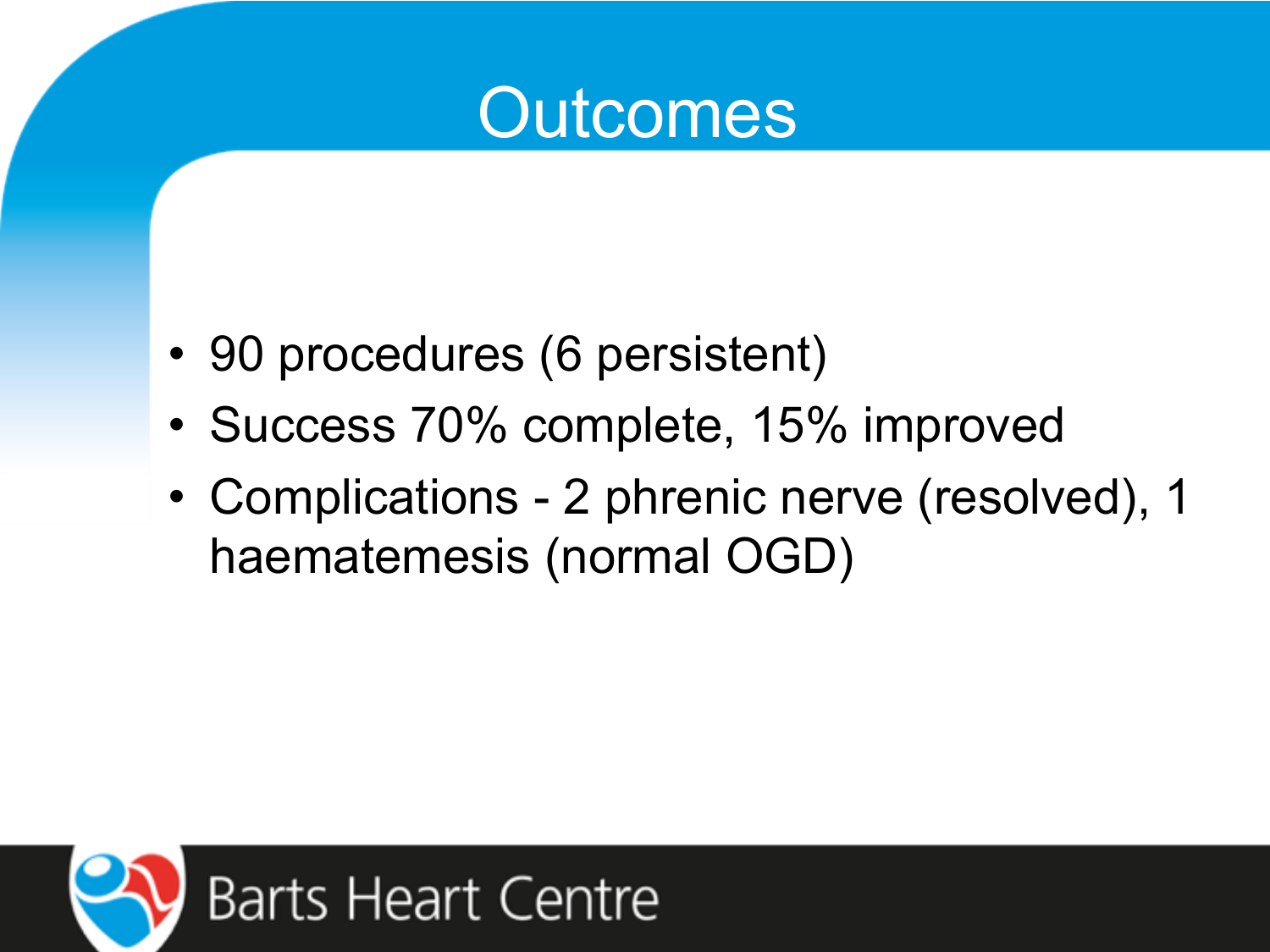## procedure times related to the process - not the operator

PAF ablation times - Barts heart centre audit for 2014/5



• Waiting list from 20 weeks to <6 weeks (time for anticoagulation)

Operators RJS

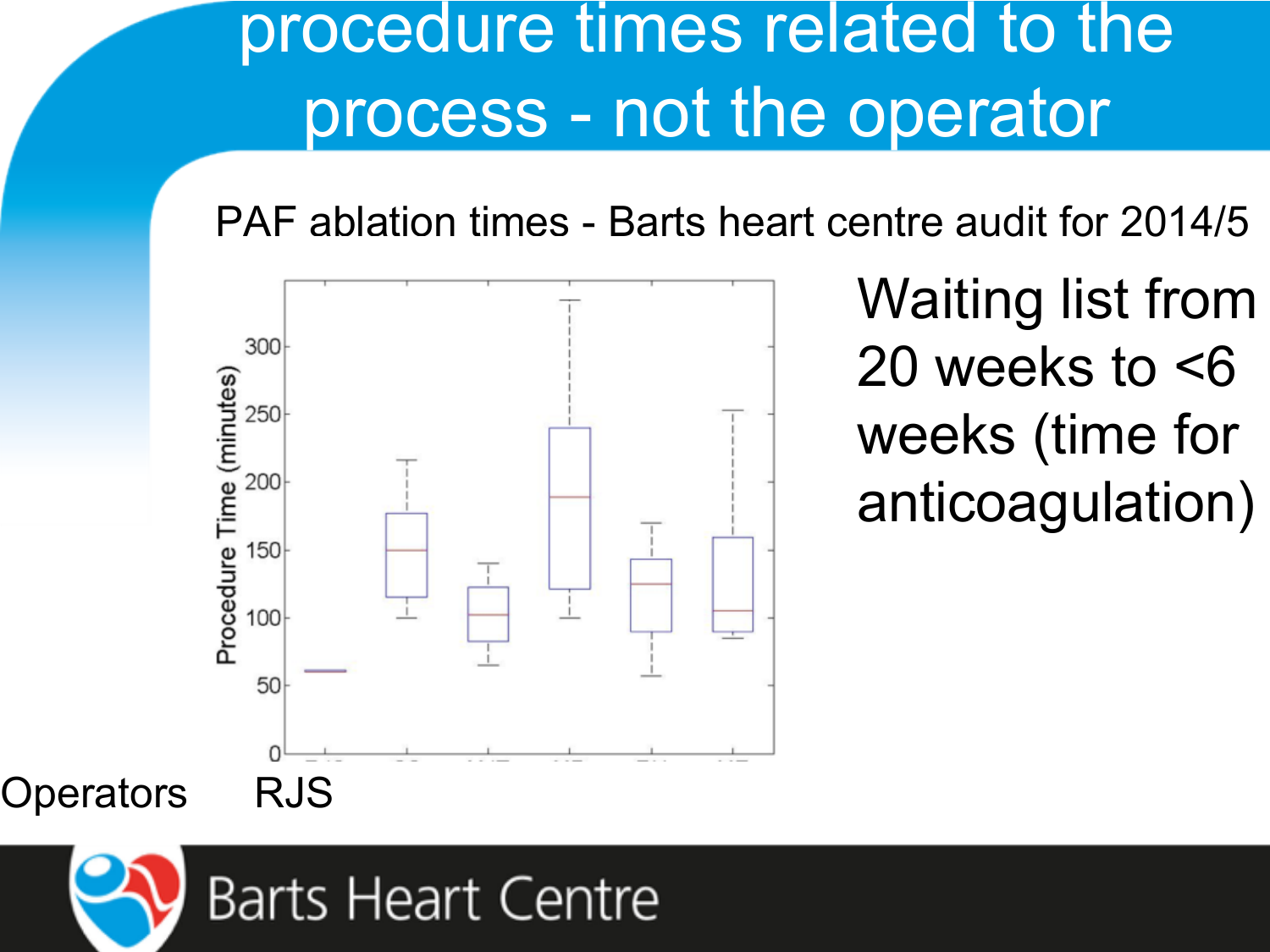## What have we yet to learn?

- Next generation Cryo vs contact force RF?
- Best patients for cryoablation?
- How long/often should we freeze?
- How do we balance cost, efficacy, and safety for a generation of patients and referrers expecting a good outcome

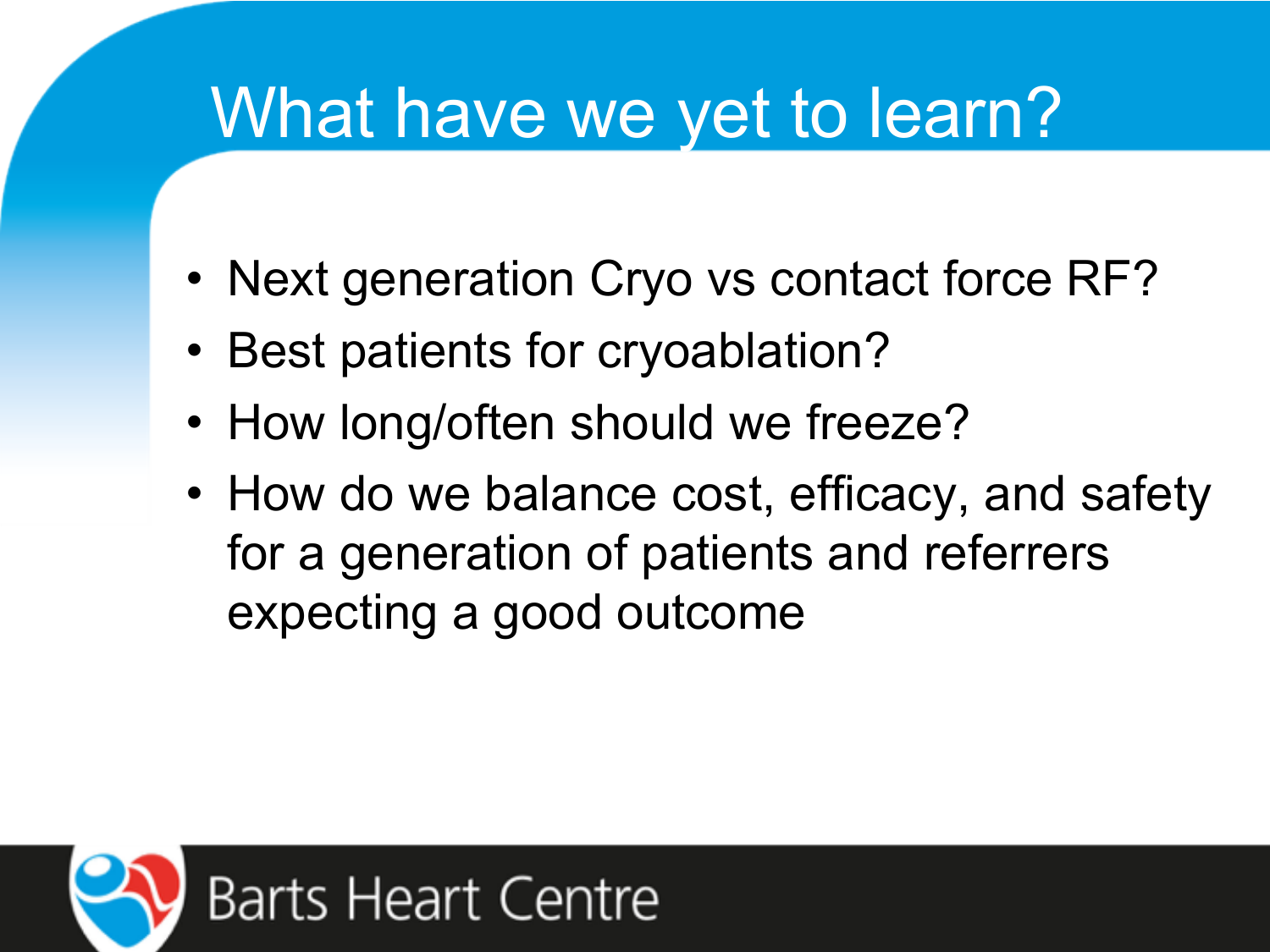## **Conclusions**

- Cryo appears to deliver more consistent results across different operators
- Like any technology it has some risk
- Acknowledging a learning curve mitigates this risk and improves outcomes
- Building processes around technology can have a big impact on procedures and their outcomes

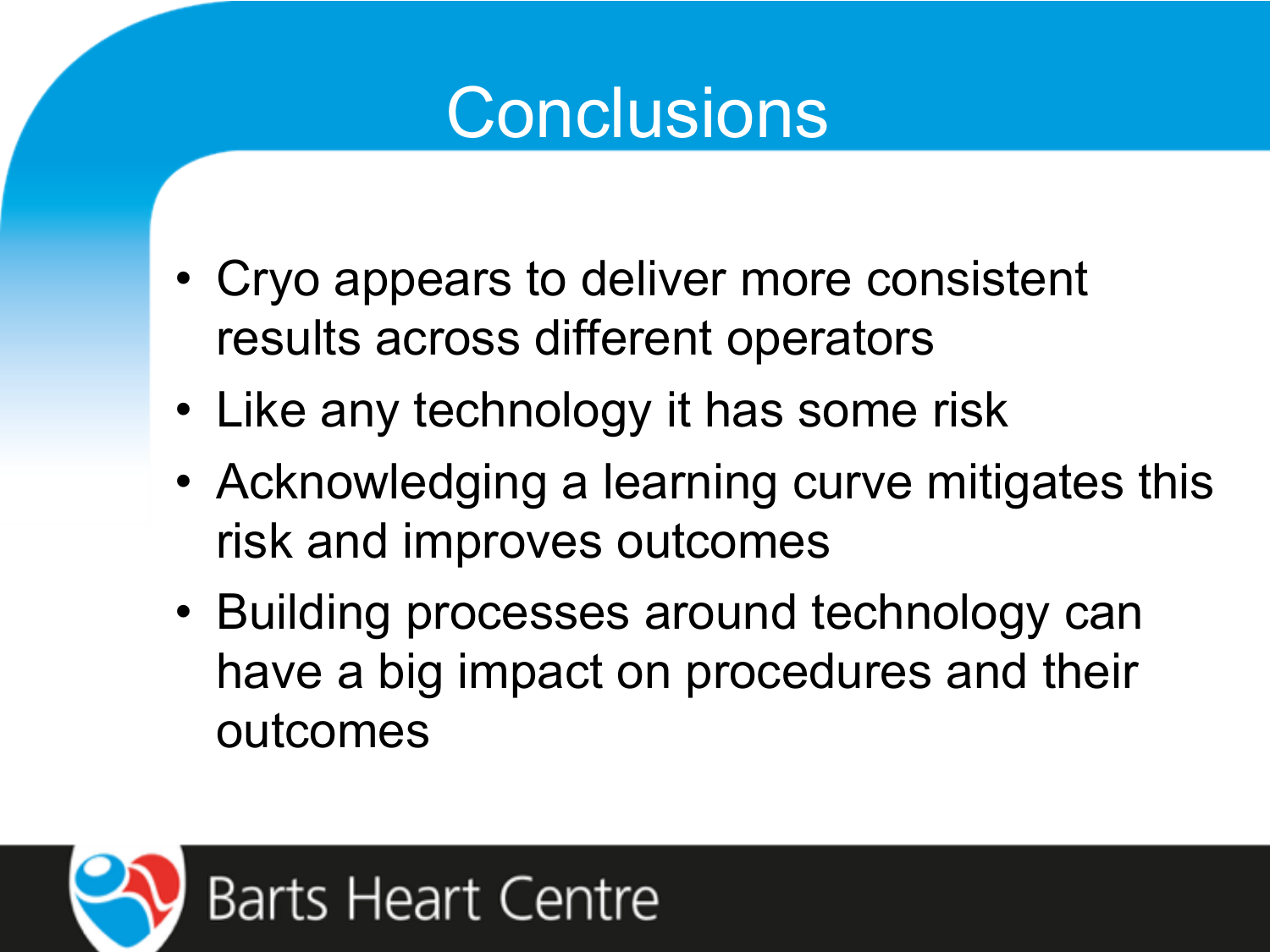## Cryo vs contact force

|                             | Cryo  | <b>CF</b> | p value |
|-----------------------------|-------|-----------|---------|
| Procedure<br>$\vert$ (mins) | 109   | 123       | 0.003   |
| Fluoro                      | 18    | 19        | 0.1     |
| major<br>comps              | $0\%$ | 2.5%      | 0.03    |